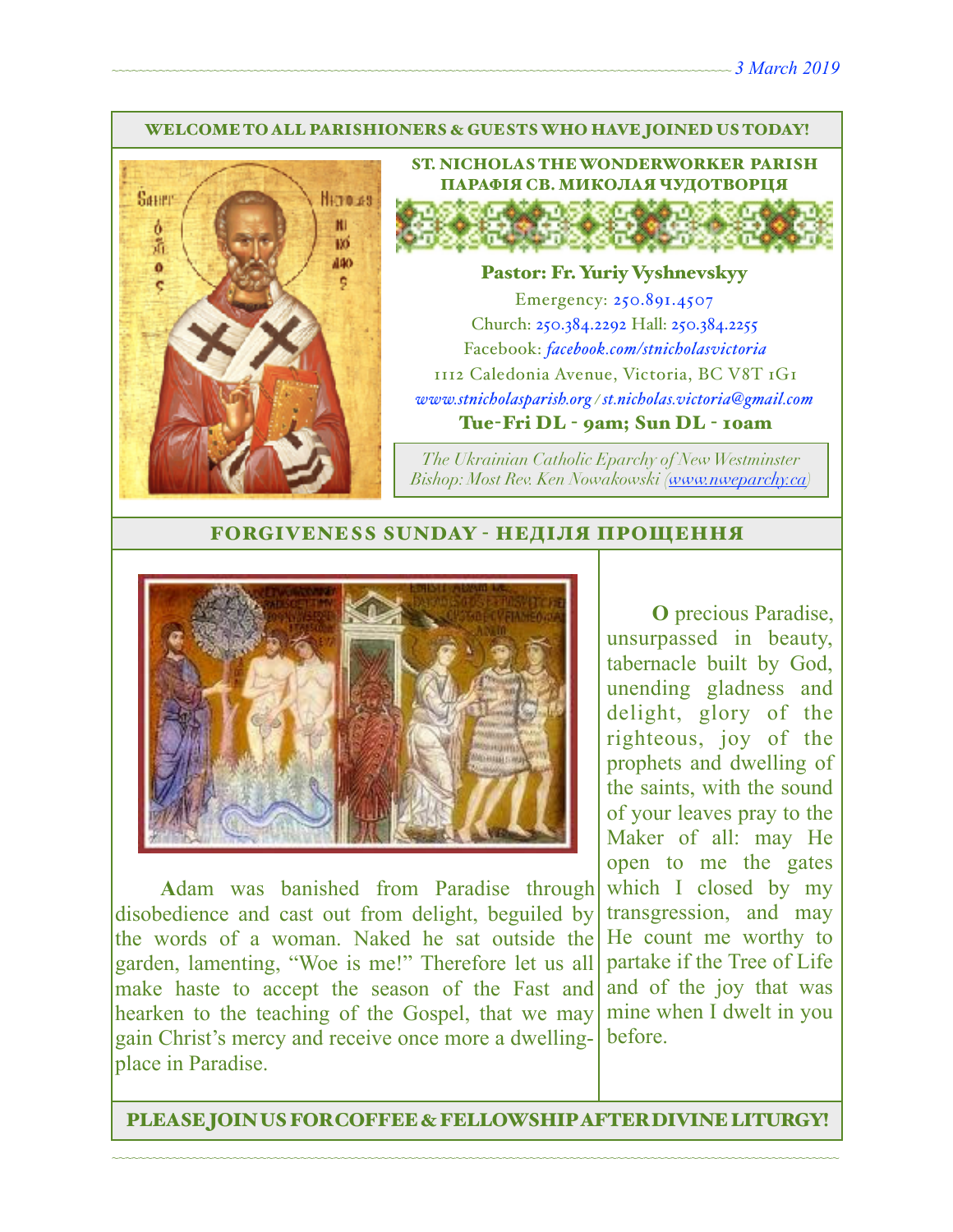| <b>SUNDAY HYMNS</b>                                                                                                                                                                                                                                                                                                                                                                                                                                                                                                                                                                                                                                                                                                                                                         |                    |                                                                         |                                              |                     |          |  |  |
|-----------------------------------------------------------------------------------------------------------------------------------------------------------------------------------------------------------------------------------------------------------------------------------------------------------------------------------------------------------------------------------------------------------------------------------------------------------------------------------------------------------------------------------------------------------------------------------------------------------------------------------------------------------------------------------------------------------------------------------------------------------------------------|--------------------|-------------------------------------------------------------------------|----------------------------------------------|---------------------|----------|--|--|
| <b>OPENING HYMN</b>                                                                                                                                                                                                                                                                                                                                                                                                                                                                                                                                                                                                                                                                                                                                                         |                    | Lord and Creator pg. 1006 (Anthology of Worship)                        |                                              |                     |          |  |  |
| <b>COMMUNION HYMN</b>                                                                                                                                                                                                                                                                                                                                                                                                                                                                                                                                                                                                                                                                                                                                                       |                    | Тіло Христове / Let Me Receive You pg. 258-259                          |                                              |                     |          |  |  |
| <b>CLOSING HYMN</b>                                                                                                                                                                                                                                                                                                                                                                                                                                                                                                                                                                                                                                                                                                                                                         |                    | На Вавилонських Ріках рд. 138                                           |                                              |                     |          |  |  |
| Please join us today in singing our Sunday hymns!                                                                                                                                                                                                                                                                                                                                                                                                                                                                                                                                                                                                                                                                                                                           |                    |                                                                         |                                              |                     |          |  |  |
| <b>SUNDAY &amp; DAILY SCHEDULE</b>                                                                                                                                                                                                                                                                                                                                                                                                                                                                                                                                                                                                                                                                                                                                          |                    |                                                                         |                                              |                     |          |  |  |
| <b>SUNDAY, March 3</b>                                                                                                                                                                                                                                                                                                                                                                                                                                                                                                                                                                                                                                                                                                                                                      |                    | Divine Liturgy - for the Parishioners of St Nicholas Parish             |                                              |                     | 10:00 AM |  |  |
| <b>MONDAY, March 4</b>                                                                                                                                                                                                                                                                                                                                                                                                                                                                                                                                                                                                                                                                                                                                                      |                    | <b>NO SERVICES</b>                                                      |                                              |                     |          |  |  |
| TUESDAY, March 5                                                                                                                                                                                                                                                                                                                                                                                                                                                                                                                                                                                                                                                                                                                                                            |                    | <b>Third Hour</b>                                                       |                                              |                     | 9:00 AM  |  |  |
| <b>WEDNESDAY, March 6</b>                                                                                                                                                                                                                                                                                                                                                                                                                                                                                                                                                                                                                                                                                                                                                   |                    | Divine Liturgy of the Pre-Sanctified Gifts                              |                                              | 9:00 AM             |          |  |  |
| THURSDAY, March 7                                                                                                                                                                                                                                                                                                                                                                                                                                                                                                                                                                                                                                                                                                                                                           |                    | Divine Liturgy followed by Sorokousty                                   |                                              |                     | 9:00 AM  |  |  |
| FRIDAY, March 8                                                                                                                                                                                                                                                                                                                                                                                                                                                                                                                                                                                                                                                                                                                                                             |                    | Divine Liturgy of the Pre-Sanctified Gifts                              |                                              | 6:00 PM             |          |  |  |
| <b>SATURDAY, March 9</b>                                                                                                                                                                                                                                                                                                                                                                                                                                                                                                                                                                                                                                                                                                                                                    |                    | <b>NO SERVICES</b>                                                      |                                              |                     |          |  |  |
| <b>SUNDAY, March 10</b>                                                                                                                                                                                                                                                                                                                                                                                                                                                                                                                                                                                                                                                                                                                                                     |                    | Divine Liturgy - for the Parishioners of St Nicholas Parish<br>10:00 AM |                                              |                     |          |  |  |
| Please Note: to request a Divine Liturgy for a special intention, please see Fr. Yuriy to arrange for it!                                                                                                                                                                                                                                                                                                                                                                                                                                                                                                                                                                                                                                                                   |                    |                                                                         |                                              |                     |          |  |  |
| <b>SUNDAY EPISTLE READERS</b>                                                                                                                                                                                                                                                                                                                                                                                                                                                                                                                                                                                                                                                                                                                                               |                    |                                                                         |                                              |                     |          |  |  |
| <b>DATE</b>                                                                                                                                                                                                                                                                                                                                                                                                                                                                                                                                                                                                                                                                                                                                                                 | <b>READING</b>     |                                                                         | <b>UKRAINIAN</b>                             | <b>ENGLISH</b>      |          |  |  |
| <b>SUNDAY, March 3</b>                                                                                                                                                                                                                                                                                                                                                                                                                                                                                                                                                                                                                                                                                                                                                      | Rm. 13:11-14:4     |                                                                         | Glikeria Iwanuck                             | <b>Bryan Melnyk</b> |          |  |  |
| SUNDAY, March 10                                                                                                                                                                                                                                                                                                                                                                                                                                                                                                                                                                                                                                                                                                                                                            | Heb.11:24-26;32-40 |                                                                         | Carol Chapman<br>Motria Koropecky            |                     |          |  |  |
| SUNDAY, March 17                                                                                                                                                                                                                                                                                                                                                                                                                                                                                                                                                                                                                                                                                                                                                            | Heb.1:10-2:3       |                                                                         | Peter Iwanuck<br>Yuliya Pelekhata            |                     |          |  |  |
| <b>SUNDAY, March 24</b>                                                                                                                                                                                                                                                                                                                                                                                                                                                                                                                                                                                                                                                                                                                                                     | Heb.4:14-5:6       |                                                                         | Dmytro Maksymiv<br>Darryl Huculak            |                     |          |  |  |
| Thank you, Epistle readers, for your service in proclaiming God's Word!                                                                                                                                                                                                                                                                                                                                                                                                                                                                                                                                                                                                                                                                                                     |                    |                                                                         |                                              |                     |          |  |  |
| <b>2018 PARISH COUNCIL EXECUTIVE</b>                                                                                                                                                                                                                                                                                                                                                                                                                                                                                                                                                                                                                                                                                                                                        |                    |                                                                         | <b>PASTORAL MINISTRY &amp; HOLYMYSTERIES</b> |                     |          |  |  |
| CONFESSIONS1/2 hour before Liturgy<br>VICE-CHAIRPERSONRichard DeMerchant - 250.893.3484<br>BAPTISMSby appointment  <br>SECRETARYLuba Kucharyshyn - 780.476.4260<br>MARRIAGESsix months notice should<br>be given to the parish priest, and he should be<br>FINANCIAL SECRETARYDavid Newberry - 250.598.8197<br>contacted before any other arrangements are made<br>FUNDRAISING/HALL RENTALRobert Herchak - 250.386.7872<br>FUNERALSby appointment<br>LITURGICAL COMMITTEEMotria Koropecky - 250.658.3051<br>MEMBER AT LARGEWayne Saunders - 780.710.2027<br>Bequests & Wills: Leaving a bequeath is a process of giving a donation through your will. It is<br>simply a distribution from your estate to a charitable organization through your last will and testament. It |                    |                                                                         |                                              |                     |          |  |  |
| can be as small or as large a donation as you wish. It is important that you talk to your lawyer about the<br>process. In your kindness please remember St Nicholas the Wonderworker Ukrainian Catholic Church in<br>your bequeath and will. If anyone wishes to make such a bequeath in their will, the following clause may<br>be included or added to a will: "I give, devise, and bequeath to St Nicholas the Wonderworker Ukrainian<br>Catholic Parish - 1112 Caledonia Avenue, Victoria BC, V8T 1G1, the sum of \$ (or % of my<br>estate), to be used for the benefit of the parish and it's pastoral activities."                                                                                                                                                    |                    |                                                                         |                                              |                     |          |  |  |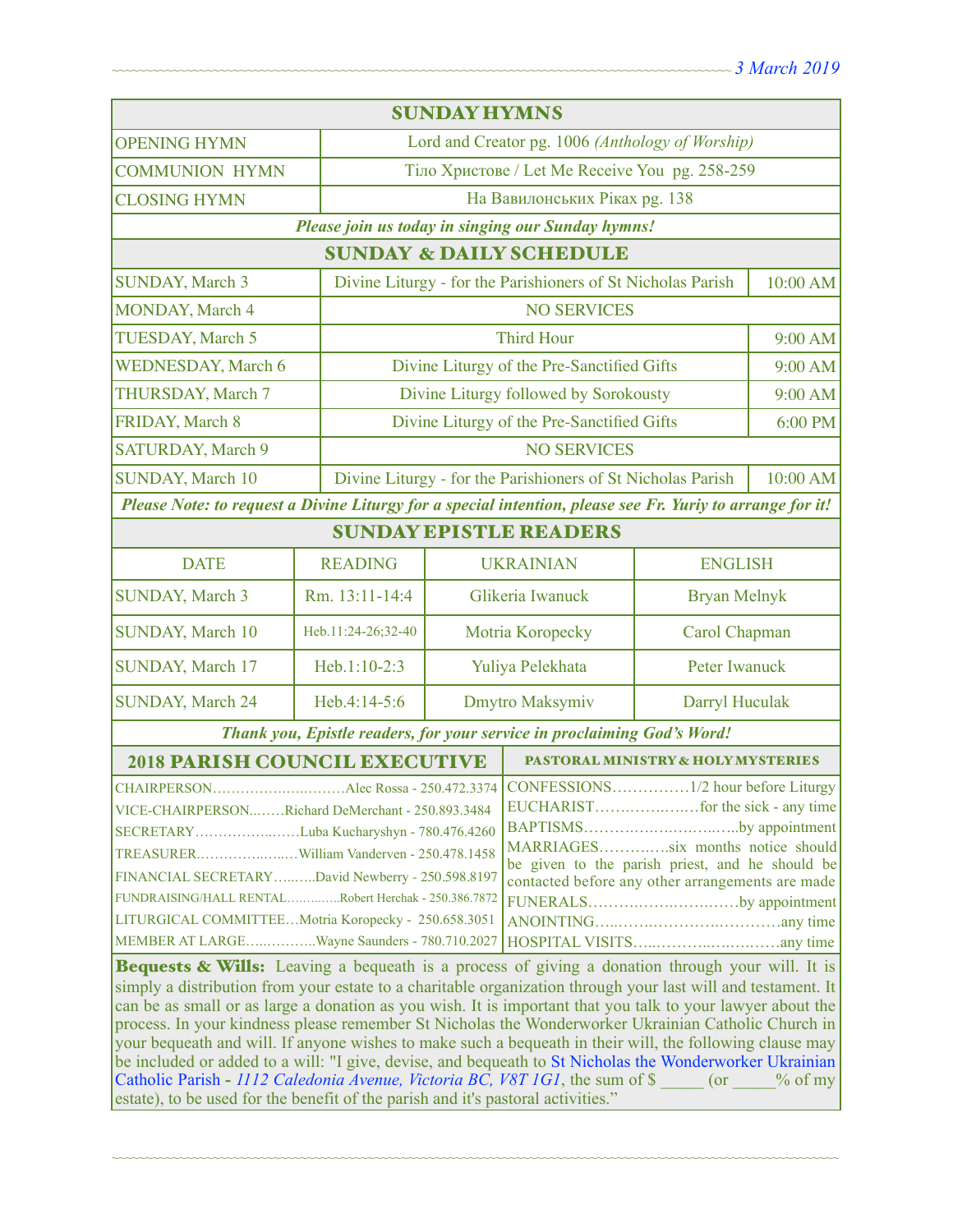## **Vibrant Parish Prayer**

**O** God, Creator of Heaven and Earth! Because of your indescribable love for us, you sent your Only-Begotten Son, Our Lord and Saviour, Jesus Christ - The Way, The Truth, and The Life and our Salvation. In His name, we turn to You. Strengthen our hearts and minds in Christian love and in unity of purpose as we strive to build a Vibrant Parish. Give us the grace to model our lives according to the Word of God. Instill in us the desire to pray and to celebrate the Holy Mysteries as one Christian Family in our Parish Community. Inspire us to follow Your great command to be a servant to the less fortunate among us! Grant this, O Lord, through the mercies and love for mankind of Your Only-Begotten Son with whom You are blessed, together with Your All-Holy, Good and Life-Giving Spirit, now and forever and ever. Amen!



## **St. Nicholas Parish**

**A Place To Encounter The Living Christ** Through the word, the Holy Mysteries & Prayer, Serving One's Neighbor, Leadership Fostering & Serving Unity and Missionary Spirit (His Beatitude Sviatoslav)



### **Молитва Живої Парафії**

**Г**осподи Ісусе Христе, Пастирю Добрий, як колись Ти пригорнув заблуканих овечок, щоб вони пізнали Твій голос і були Твоїм стадом, так і сьогодні глянь ласкаво з небесних висот на нашу парафію та зішли на неї Твого Святого Духа, щоб вона була місцем пізнання радості Доброї Новини. Скріплюй нас Твоєю присутністю та єднай нас кожночасно в молитві. Даруй нам духа служіння ближньому, щоб у нашій парафії кожний міг зустріти Тебе, милостивого Бога. Благослови наш духовний провід Твоєю мудрістю і дай, щоб ніхто з нас не шкодував ні часу, ні талантів, ні матеріальних дібр для розбудови Твого царства. Єднай нас у мирі та злагоді, щоб ми були Твоєю спільнотою любові. Всели в нас місійного духа, щоб ми стали тим світилом євангельського слова, молитви і добрих діл, що кличе кожного до участі в Божественному житті, щоб славилося, Спасе, Твоє Ім'я з безначальним Твоїм Отцем та пресвятим, благим і животворящим Твоїм Духом нині, і повсякчас, і на віки віків. Амінь.

# DIVINE LITURGY PROPERS

*The Divine Liturgy - An Anthology for Worship: Liturgy - pg. 270-318; propers - pg. 357, 614 The Liturgy prescribed for today is that of St. John Chrysostom.* 

**Troparion, Tone 8:** You came down from on high, O Merciful One,\* and accepted three days of burial\* to free us from our sufferings.\* O Lord, our life and our resurrection,\* glory be to You.

**Glory: Now: Kontakion, Tone 6:** O Master, Guide to Wisdom\*, Bestower of prudent counsel,\* Instructor of the foolish and Defender of the poor ones;<sup>\*</sup> make firm my heart and give it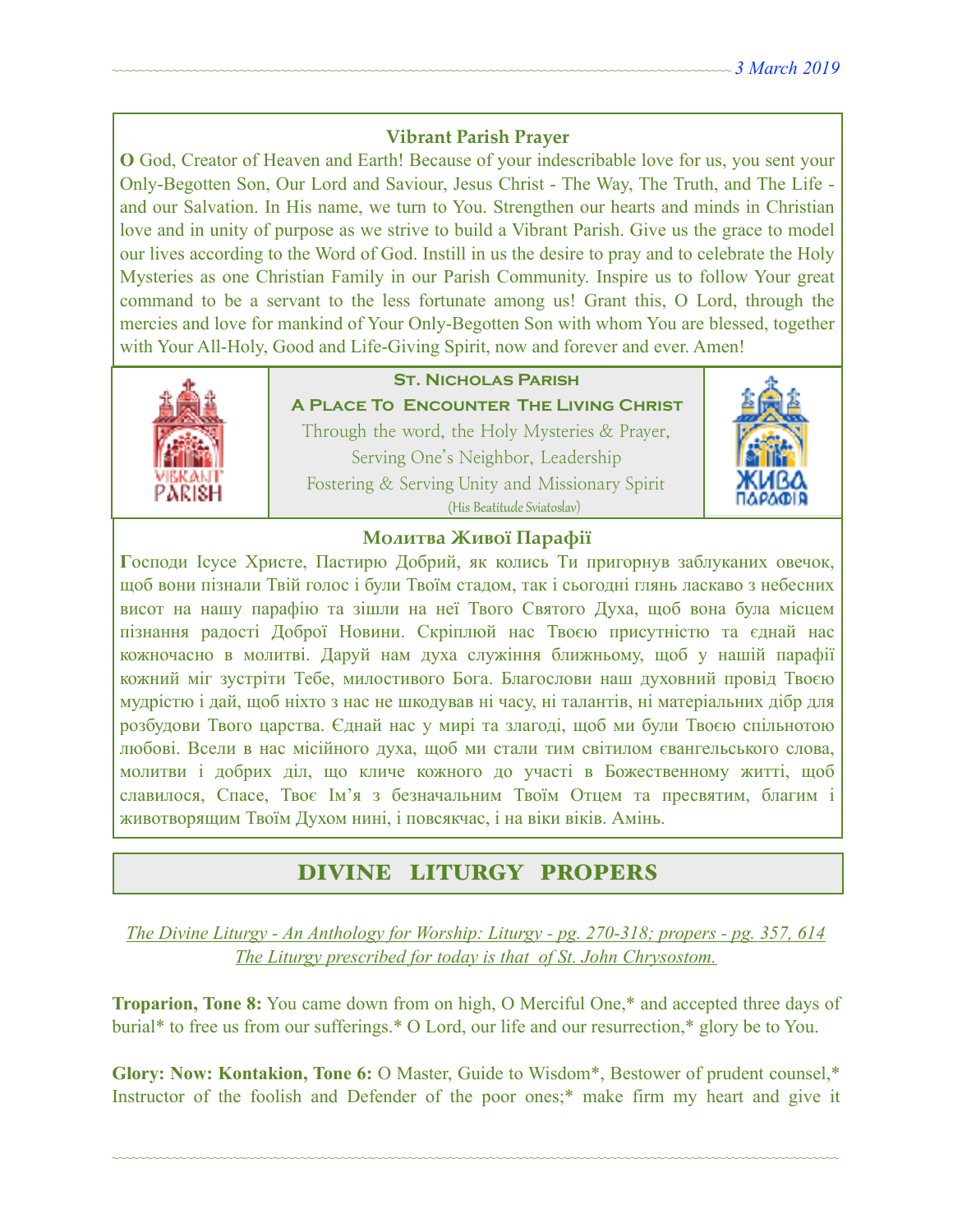understanding.\* Give me a word, O Word of the Father:\* Behold, I shall not stop my lips from crying out to You:\* In Your mercy, have mercy on me who am fallen.

**Prokeimenon, Tone 8:** Pray and give praise to the Lord our God.\* Pray and give praise to the Lord our God. *Verse:* In Judea God is known; His name is great in Israel.

**Epistle - Romans 13:11-14:4 - A Reading from the first Letter of Saint Apostle Paul to Romans:** Brothers and sisters, you know what time it is, how it is now the moment for you to wake from sleep. For salvation is nearer to us now than when we became believers; the night is far gone, the day is near. Let us then lay aside the works of darkness and put on the armour of light; let us live honourably as in the day, not in revelling and drunkenness, not in debauchery and licentiousness, not in quarrelling and jealousy. Instead, put on the Lord Jesus Christ, and make no provision for the flesh, to gratify its desires. Welcome those who are weak in faith, but not for the purpose of quarrelling over opinions. Some believe in eating anything, while the weak eat only vegetables. Those who eat must not despise those who abstain, and those who abstain must not pass judgement on those who eat; for God has welcomed them. Who are you to pass judgement on servants of another? It is before their own lord that they stand or fall. And they will be upheld, for the Lord is able to make them stand.

**Alleluia, Tone 6:** *Verse:* It is good to give praise to the Lord, and to sing to Your name, O Most High. verse: To announce Your mercy in the morning and Your truth every night.

**Gospel - Matthew 6:14-21 -** The Lord said If you forgive others their trespasses, your heavenly Father will also forgive you; but if you do not forgive others, neither will your Father forgive your trespasses. 'And whenever you fast, do not look dismal, like the hypocrites, for they disfigure their faces so as to show others that they are fasting. Truly I tell you, they have received their reward. But when you fast, put oil on your head and wash your face, so that your fasting may be seen not by others but by your Father who is in secret; and your Father who sees in secret will reward you. 'Do not store up for yourselves treasures on earth, where moth and rust consume and where thieves break in and steal; but store up for yourselves treasures in heaven, where neither moth nor rust consumes and where thieves do not break in and steal. For where your treasure is, there your heart will be also.

**Communion Hymn:** Praise the Lord from the heavens;\* praise Him in the highest.\* Alleluia, alleluia,\* alleluia.

**Prayer After Holy Communion:** Having been made worthy to partake in a mystical way of Your immaculate Body and precious Blood, O Christ our God, I acclaim and bless, worship and glorify You, and proclaim the greatness of Your saving acts, now and for ever and ever. Amen. *(more Prayers After Holy Communion on pg. 324-326 in the Anthology book).* 

**<>|<>|**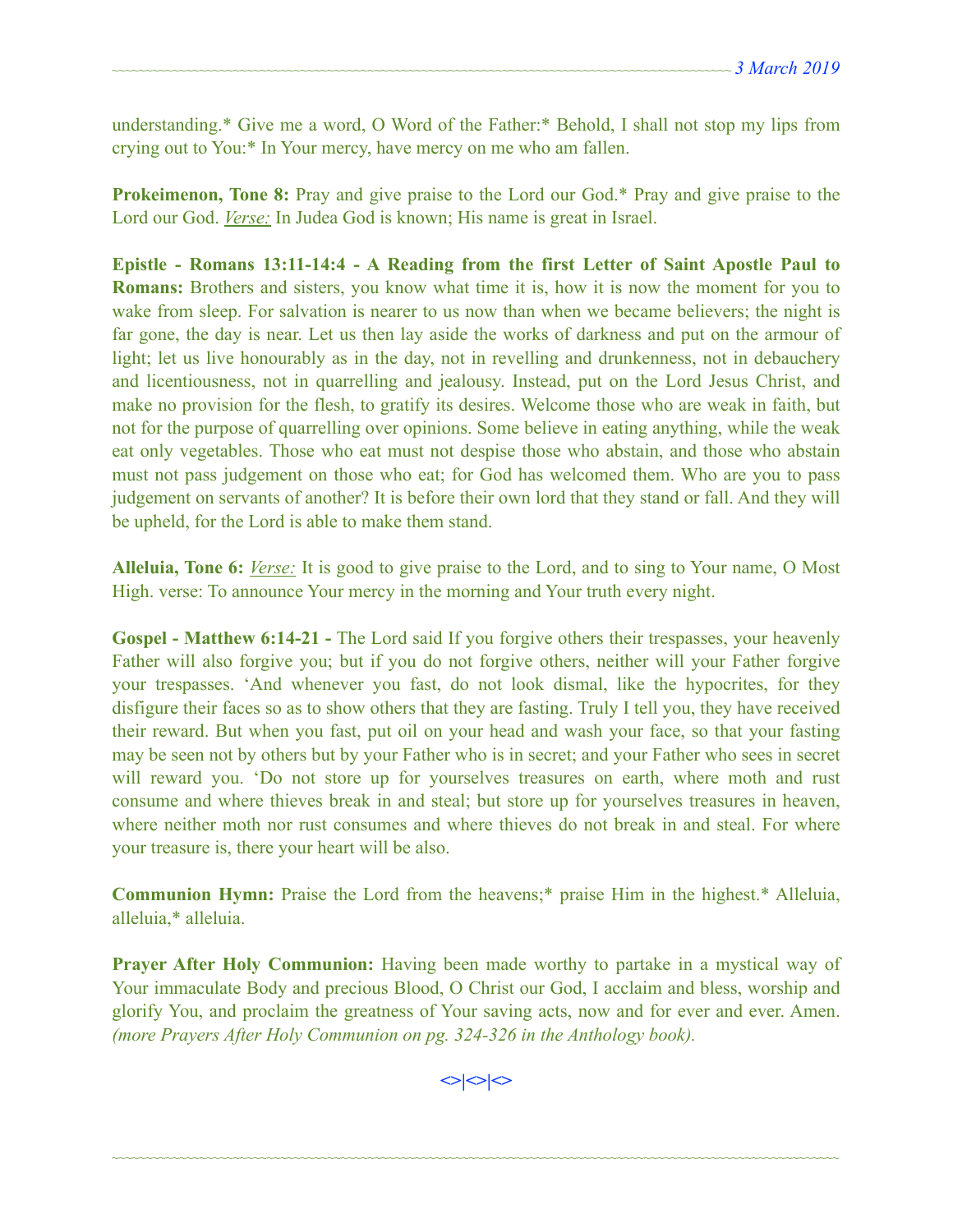**Тропар, глас 8:** З висоти зійшов Ти, Милосердний,\* і триденне погребення прийняв Ти,\* щоб нас звільнити від страждань.\* Життя і воскресіння наше,\*Господи, слава Тобі.

**Слава: І нині: Кондак, глас 6:** Премудрости наставнику,\* розуму подателю,\* немудрих учителю і нищих захиснику,\* утверди і врозуми серце моє, Владико.\* Ти дай мені слово, Отче Слово,\* бо оце устам моїм не забороню, щоб звали тобі:\* Милостивий, помилуй мене, падшого.

**Прокімен, глас 8:** Помоліться і хвалу віддайте\* Господеві, Богу нашому. *Стих:* Відомий Бог у Юдеї, в Ізраїлі велике ім'я Його.

**Апостол - Римлян 13:11-14:4 - До Римлян перше послання Святого Апостола Павла читання:** Браття і сестри, вже пора вам прокинутись із сну: тепер бо ближче нас спасіння, ніж тоді, як ми увірували. Ніч проминула, день наблизився. Відкиньмо, отже, вчинки темряви й одягнімось у зброю світла. Як день, – поводьмося чесно: не в ненажерстві та пияцтві, не в перелюбі та розпусті, не у сварні та заздрощах; але вдягніться у Господа Ісуса Христа і не дбайте про тіло задля похотей. Слабкого в вірі приймайте, не вступаючи з ним у суперечки. Один вірить, що можна все їсти, а слабкий (у вірі) їсть городину. Хто їсть, хай тим, що не їсть, не гордує; а хто не їсть, хай того, що їсть, не судить, бо Бог його прийняв. Ти хто такий, що чужого слугу судиш? Своєму господареві стоїть він або падає; а стоятиме, бо Господь має силу втримати його.

**Алилуя, глас 6:** *Стих:* Благо є сповідуватись Господеві і співати імені твоєму, Всевишній. *Стих:* Сповіщати зарання милість твою і істину твою на всяку ніч.

**Євангеліє - Матея 6:14-21 -** Господь промовив, як людям ви простите прогріхи їхні, то простить і вам ваш Небесний Отець. А коли ви не будете людям прощати, то й Отець ваш не простить вам прогріхів ваших. А як постите, то не будьте сумні, як оті лицеміри: вони бо зміняють обличчя свої, щоб бачили люди, що постять вони. Поправді кажу вам: вони мають уже нагороду свою! А ти, коли постиш, намасти свою голову, і лице своє вмий, щоб ти посту свого не виявив людям, а Отцеві своєму, що в таїні; і Отець твій, що бачить таємне, віддасть тобі явно. Не складайте скарбів собі на землі, де нищить їх міль та іржа, і де злодії підкопуються й викрадають. Складайте ж собі скарби на небі, де ні міль, ні іржа їх не нищить, і де злодії до них не підкопуються та не крадуть. Бо де скарб твій, там буде й серце твоє!

**Причасний:** Хваліте Господа з небес,\* хваліте Його на висотах. Алилуя, aлилуя, aлилуя!

**Молитва По Святім Причастю:** Таїнственно удостоївшись бути причасником Твого пречистого тіла і чесної крови, Христе Боже, оспівую і благословлю, поклоняюся, і славлю, і величаю спасіння Твої, Господи, нині і повсякчас, і на віки вічні. Амінь. *(більше Молитов По Святім Причастю на ст. 80-87 в маленькій книжечці "Божественна Літургія")*.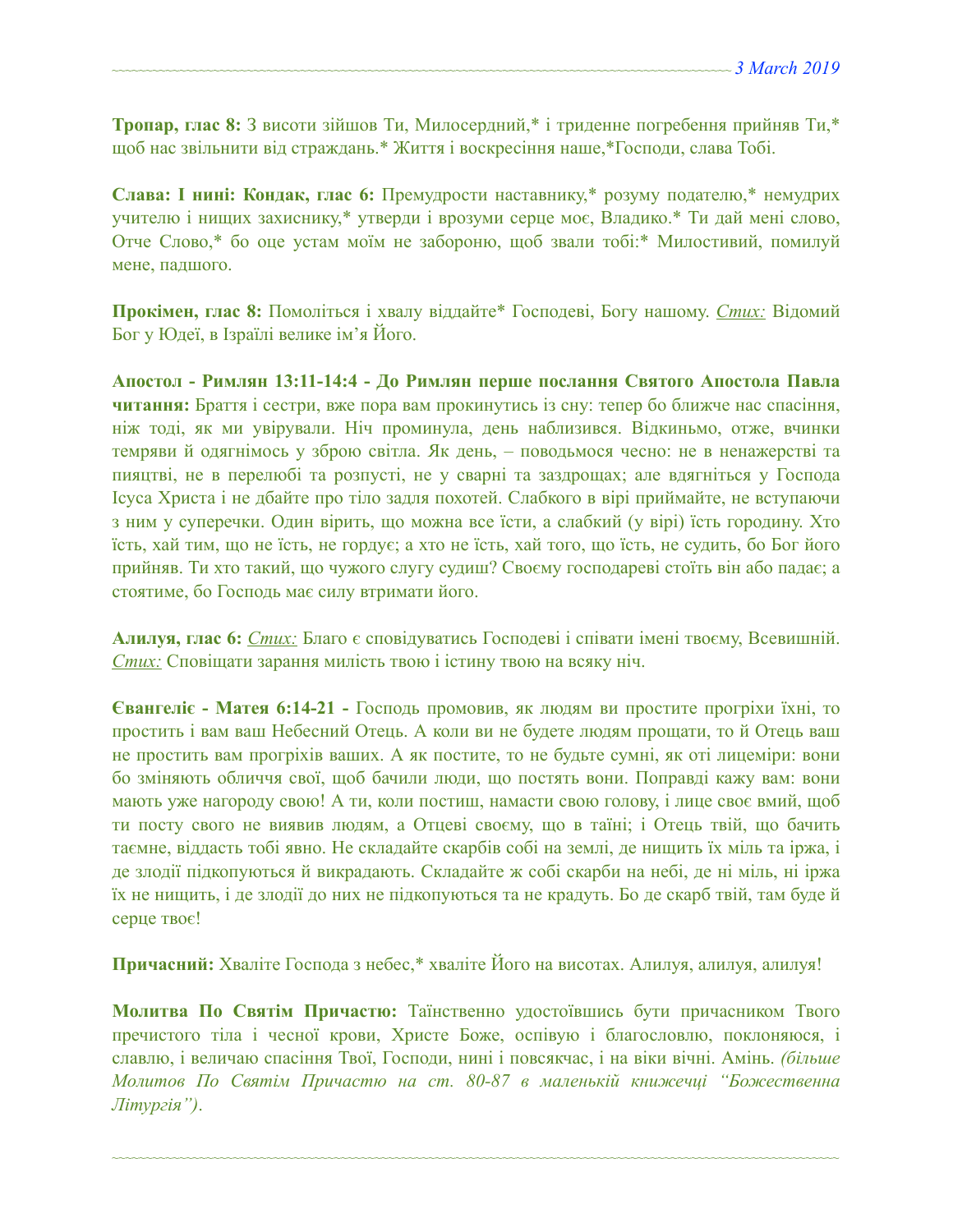# ANNOUNCEMENTS

- ✦**CONGRATULATIONS** to LORRAINE & ROBERT HERCHAK on their Wedding Anniversary. May you two continue be a blessing to God, to others, and to each other in your marriage together. Многая Літа!
- ✦**TOMORROW, MONDAY, March 4**  first day of Lent. Let us set on a journey of renewal of the spirit in prayer and practicing the Christian virtues!
- ✦**SOROKOUSTY:** Lenten Memorial Services for the deceased will be celebrated every Thursday of Lent at the 9:00 AM Divine Liturgy. The books for the deceased are available at the church entrance. Please remember to pray for the deceased members of your family  $\&$ friends.
- ✦**NEXT SUNDAY BLESSING OF THE ICONS:** on the first Sunday of Lent *(Mar. 10)* we celebrate Sunday of Orthodoxy and in our Church there is a beautiful tradition of blessing the icons. Please, bring an icon that you would like to have blessed.
- ✦**FIRST CONFESSION & SOLEMN HOLY COMMUNION PREPARATION:** Dear friends, as of the first Sunday of lent St. Nicholas parish will be having classes preparing children 7 years of age or older for their first sacrament of Confession and their Solemn Holy Communion. If you have a child in your family or maybe you know someone that would like their child to receive these sacraments please let us know. The classes will be taking place during 6 Sundays of Lent: March 10, 17, 24 31 and April 7, 14 (the classes will be taking place during Liturgy (0.5 hrs) & after Liturgy (0.5 hrs). For more information and to register please contact Marian Chalifoux @ 250.383.9374 or Fr. Yuriy at 250.384.2292 or [st.nicholas.victoria@gmail.com](mailto:st.nicholas.victoria@gmail.com)
- ✦**PRAYER REQUEST:** Please keep in your prayers GORD HRYHORYSHEN and other members of our parish, our family and friends who are ailing, in hospitals, nursing homes and those who are not able to join actively in their community.
- ✦**ST. NICHOLAS BOOK STORE:** The Divine Liturgy An Anthology of Worship **\$25**; "Christ Our Pascha" Catechism of the Ukrainian Catholic Church/"Христос Наша Пасха" Катехизм Української Католицької Церкви - **\$25**; "Sing to Our God" hymn book - **\$15**; Молитовник "Прийдіте Поклонімся" - **\$10;** "The Rosary - The Prayer Rule of the Mother of God in the Ukrainian Catholic Church" - **\$10.**
- ✦**PARISH CALENDAR OF BIRTHDAYS & ANNIVERSARIES:** If you would like to be included in our Parish Calendar of Birthday and Anniversary celebrations, please put date in our calendar located at the church vestibule. Each week, we will list the names in our parish bulletin so we can celebrate these happy occasions together!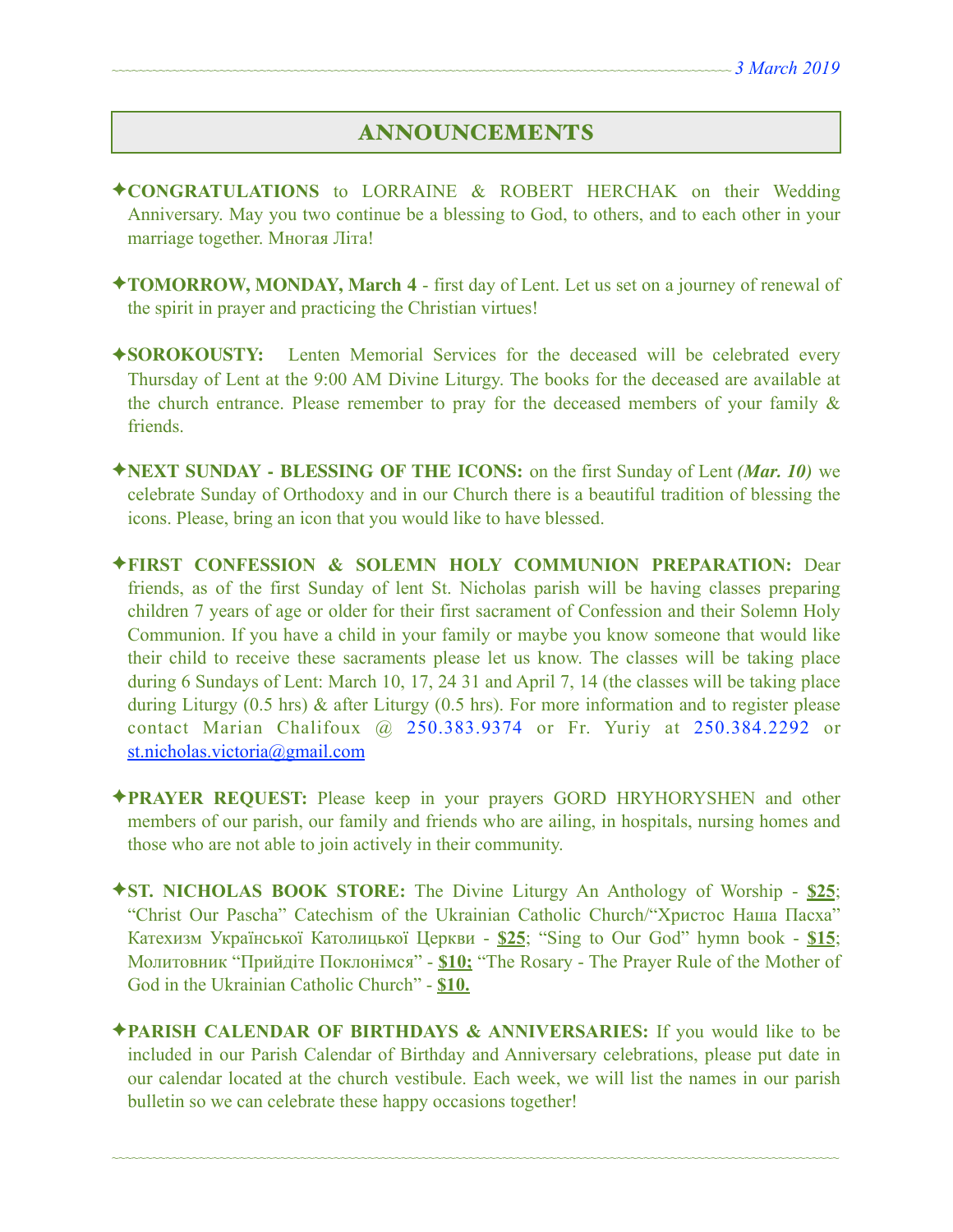- ✦**JOIN OUR CHOIR:** Do you enjoy singing? Please consider joining our St Nicholas Parish Choir and remember that we ALWAYS looking for new members! Contact Motria Koropecky for details at 250.658.3051.
- ✦**CATECHISM ANNOUNCEMENT:** "*And they were bringing to Him also the infants, in order that He may be touching them; but after the disciples saw it, they rebuked them. But Jesus called them to Himself and said, Let alone the little children to come to Me, and cease hindering them; for of such is the kingdom of God*." We are happy to welcome all children to our St. Nicholas The Wonderworker catechism program. Weekly classes are scheduled Sunday morning during Divine Liturgy. We want your children to learn more about their Catholic faith, sacred scripture, feast days, and religious practices and customs of the Ukrainian Catholic church. If you have any questions, please do not hesitate to contact Marian Chalifoux at 250.507.1005.
- ✦**THRIFTY'S PRE-PAID FOOD CARDS** We all have to buy groceries. Why not have 6% of it returned back to the church at no extra charge! Cards are available in \$100, \$200, and \$500 denominations. Talk to Alec after today's liturgy to pre- order your cards. We need to sell A LOT of them! We encourage you to consider purchasing them for yourselves as gifts too.
- ✦**BE A STEWARD:** Have you ever wondered what more can you do to help our parish? Here are some suggestions: **Steward** of property security; **Steward** of grounds cleaning; **Steward** of cleaning church; **Steward** of church linen; **Steward** of outreach; **Steward** of caring; **Steward** of prayer; **Steward** of service. Quite often, our homebound or senior members, once active in their younger years, want to find purpose in their senior years. It's not only about doing but about "BEING" present to others. Contact Fr. Yuriy **OR** Darlene DeMerchant for more information. You will be amazed how "BEING" can make a difference.
- ✦**PARISH LIBRARY:** please visit our parish library and browse through the books on spirituality, church history, iconography, history of the Ukrainians in Canada, children's books and more… The library is located in the church vestibule. Please use a library book sign out form when borrowing a book.
- ✦**SUNDAY COFFEE VOLUNTEERS** act as hosts and serve light refreshments following the Sunday morning Divine Liturgy, providing an opportunity for the faithful to socialize with friends and visitors following their shared worship experience. We thank all of our parishioners who kind volunteer to serve refreshments. Whether you are new to the Parish, or are a longtime members, please join us for coffee. Please speak with Robert if you would like to volunteer.
- ✦**WE SHARE THE AIR:** Please keep it healthy and fragrant free. Someone in this area is scent-sitive. The chemicals used in scented products can make some people sick, especially those with fragrance sensitivities, asthma, allergies and other respiratory ailments. PLEASE DO NOT \*wear perfume, cologne, lotion, aftershave and other fragrances; \*USE unscented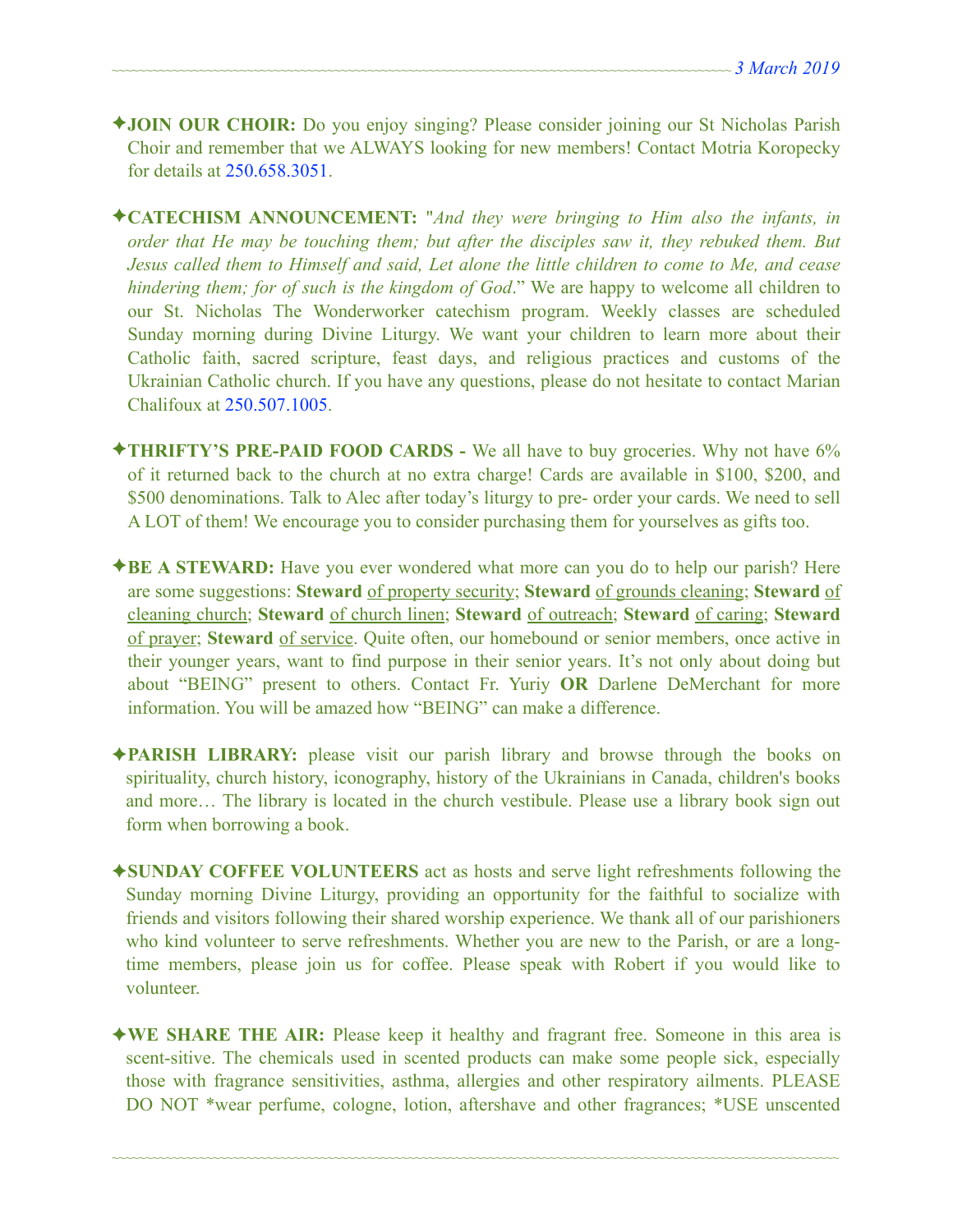personal care products. Be Sensitive to Others. Thank you for your understanding. *St. Nicholas parish.* 

✦**FEBRUARY 24, SUNDAY DONATIONS** - Coffee: \$41.80; Vigil lights: \$20.10; Loose collection: \$78.75; Envelope collection: \$620.38; Pre-authorized donations Feb 18 to Feb 24: \$120.00; **TOTAL: \$881.03** 

# COMMUNAL RIGHT OF MUTUAL FORGIVENESS

 When the disciples of the Lord asked him to teach them how to pray (Luke 11:1-13), He left us with what we refer to as the Lord's Pray, the "Our Father". In this prayer we pray as a community or family, we do not say "My Father who are in Heaven..." we pray: "Our Father..."

 We ask God to forgive us our trespasses as we forgive those who trespass against us. Before beginning our Great Fast (Lenten) Journey together, as a parish family community, it is important for us to express to each other our desire to forgive each other for anything that we may have done that may have hurt or offended someone over the past year, or indeed during our life time so that we can be free without these heavy burdens to walk together as a united family as true daughters and sons of God!

 This Communal Right of Mutual Forgiveness is not the Mystery/ Sacrament of Reconciliation (Confession) and does not replace that Mystery/Sacrament, but rather is a tangible sign to each other of our forgiveness and also the experience of being forgiven. Hence there is no need to name our offences, but rather with total sincerity in our hearts let us say to each other: "Forgive me sister/ brother" and answer with sincerity and love, "May God have mercy on you and I know that I forgive you."

**Priest:** Благословіть, Брати і Сестри, і простіть мені грішному, чим згрішив я в цей день і по всі дні життя мого словом, ділом, думкою і всіма почуттями моїми *(вклоняється).*  Bless me, my Sisters and Brothers, and forgive me, a sinner, whatever offences I may have committed this day and all the days of my life by word, deed and thought as well as by all my senses *(bows to all the faithful).* 

**Faithful:** May God forgive you, Reverend Father. Bless us also and forgive our offences voluntary and involuntary *(also bow).* 

**Priest:** May the Lord God by His grace forgive you all your sins and have mercy on you. Let us pray for our Most Holy Universal Pontiff, Francis Pope of Rome, for His Beatitude Patriarch Sviatoslav, for our Most Reverend Metropolitan Lawrence, for our God-loving Bishop Ken and the God-loving Bishop Severian.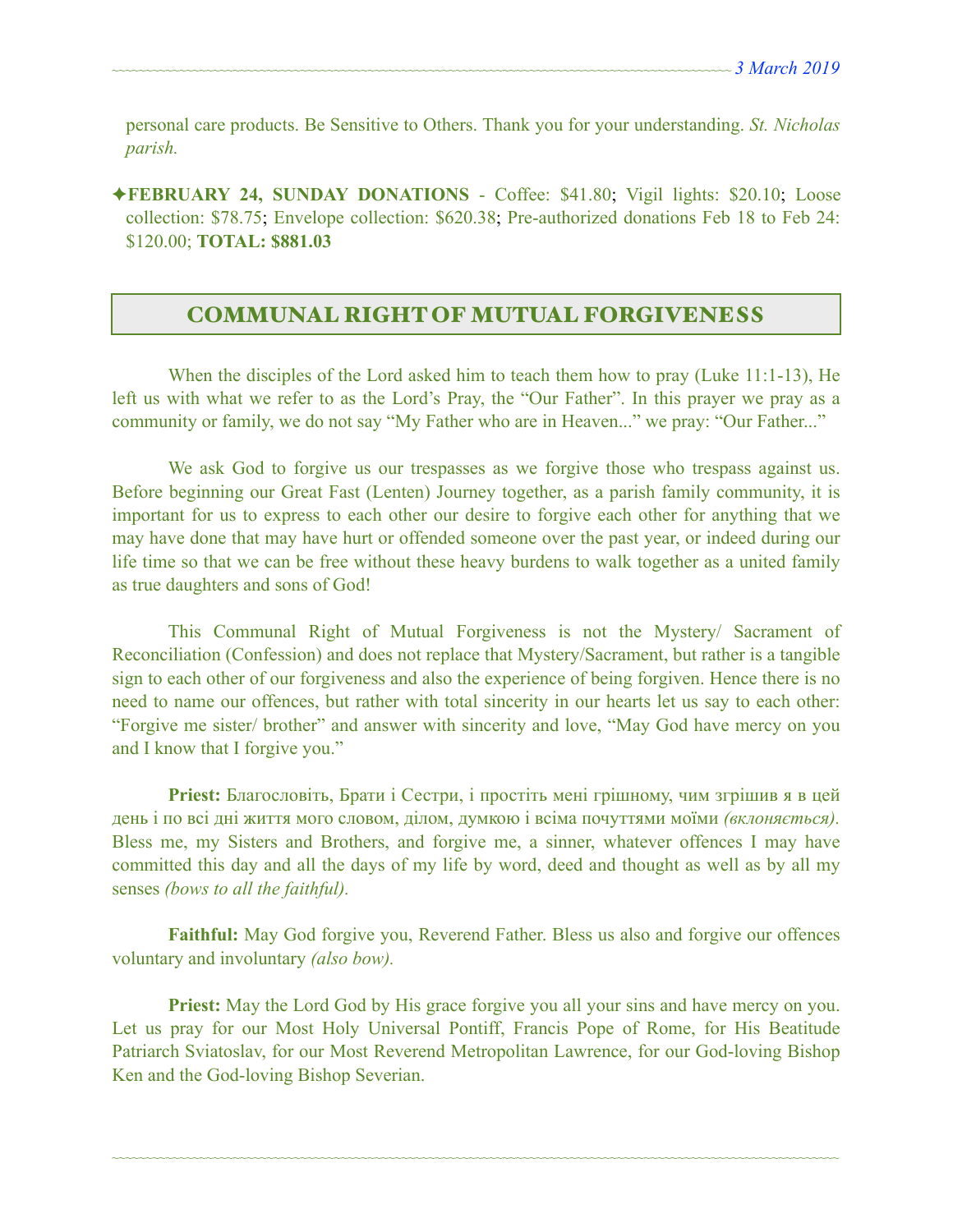**Faithful:** May God save and have mercy.

Priest: For the noble benefactors and founders of this holy church, for those who serve and who have served in it.

**Faithful:** May God save and have mercy.

**Priest:** For those who are absent and for those who are travelling.

**Faithful:** May God protect and have mercy.

**Priest:** For our benefactors and those who are kind to us.

**Faithful:** May God reward and have mercy.

**Priest:** For those who hate us and for those who love us.

**Faithful:** May God forgive and have mercy.

**Priest:** For the sick and suffering.

**Faithful:** May God heal and have mercy.

**Priest:** For our departed relatives and faithful of our parish and Eparchy.

**Faithful:** May God grant them remembrance and rest and everlasting be their memory.

**Priest:** Through the prayers of our holy fathers, Lord Jesus Christ our God, have mercy on us.

**Faithful:** Amen.

## **NEWS**

#### On invasion anniversary, Ukraine prelate blasts Russian 'great lies'

 Marking the fifth anniversary of Russia's invasion of eastern Ukraine, the leader of the country's Greek Catholic Church said Tuesday that while his people are suffering as a result, the world needs to shift from seeing Ukraine as a problem to seeing it as a solution.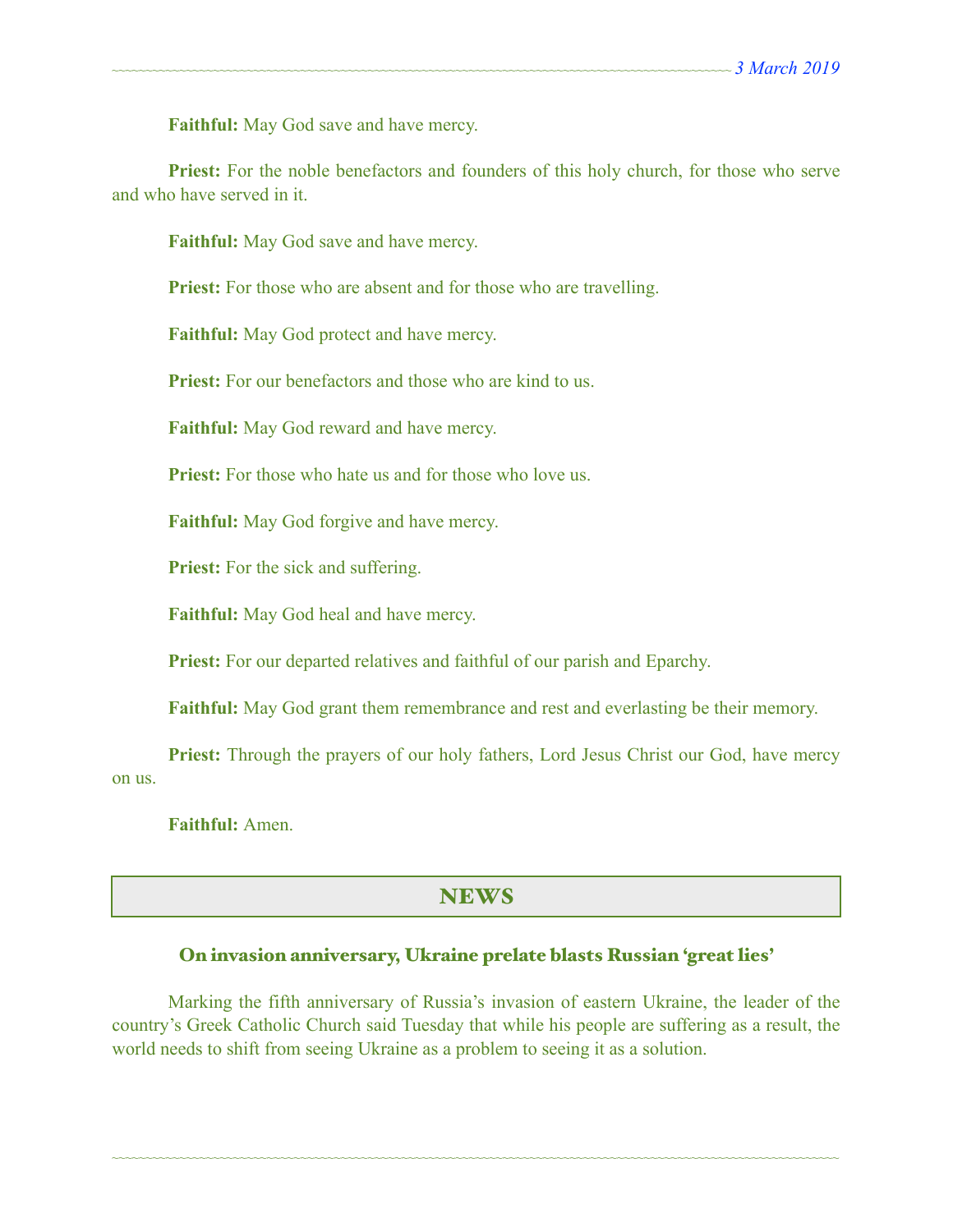"You hear the word 'Ukraine,' and you immediately think of problems … humanitarian, socio-political, ecumenical, diplomatic, military, the list goes on," said Archbishop Sviatoslav Shevchuk, Patriarch of the Greek Catholic Church, the largest of the Eastern churches in communion with Rome.

 Yet, he said, "we're convinced that in our people, our country, things are fermenting that are important for all of you, for the whole world."

 In effect, Shevchuk said, Ukraine is striving to pass from a post-Soviet society marked by endemic corruption and violence to an "authentic, modern democracy" rooted in "European values."

 That promise came with a warning: "The war in Ukraine is not a Ukrainian war," he said. "It's a European war, a war in Europe. Sooner or later, it will knock on your doors … it has global repercussions."

 The Greek Catholic leader then challenged what he called two "great lies" and forms of "disinformation" about the conflict, both of which, he implied, are fostered by Russia.

 The first is any reference to the violence in Ukraine as a "fratricidal war," as if one segment of Ukrainian society is fighting another. Shevchuk said if that were true, Russia wouldn't have more tanks in eastern Ukraine right now than are owned by all EU countries combined.

 He insisted that the Greek Catholic Church has parishes in the territory occupied by Russia, and he said the people there "don't want a war with Ukraine. The feel like prisoners, hostages, of the powerful of this world."

 The second "great lie" Shevchuk strove to debunk is the notion that this is a war between Ukraine and Russia, meaning an ethnic war between two different peoples.

 "Most [Ukrainian] soldiers who die every day speak Russian," he said, and told the story of a Russian-speaking village where residents turned out to resist the arrival of Russian tanks.

 "A citizen who has tasted liberty, whether he speaks Russian, or Hungarian, or Polish or Ukrainian," Shevchuk said, "will defend this liberty."

 Instead, Shevchuk said, this is a war between two different "ways of seeing the future," between a "return to the Soviet past" and "authentic democracy and resistance to outside despotism."

 Shevchuk was speaking at a Rome event to mark the anniversary of the Russian incursion attended by ambassadors and other representatives of virtually all Western governments,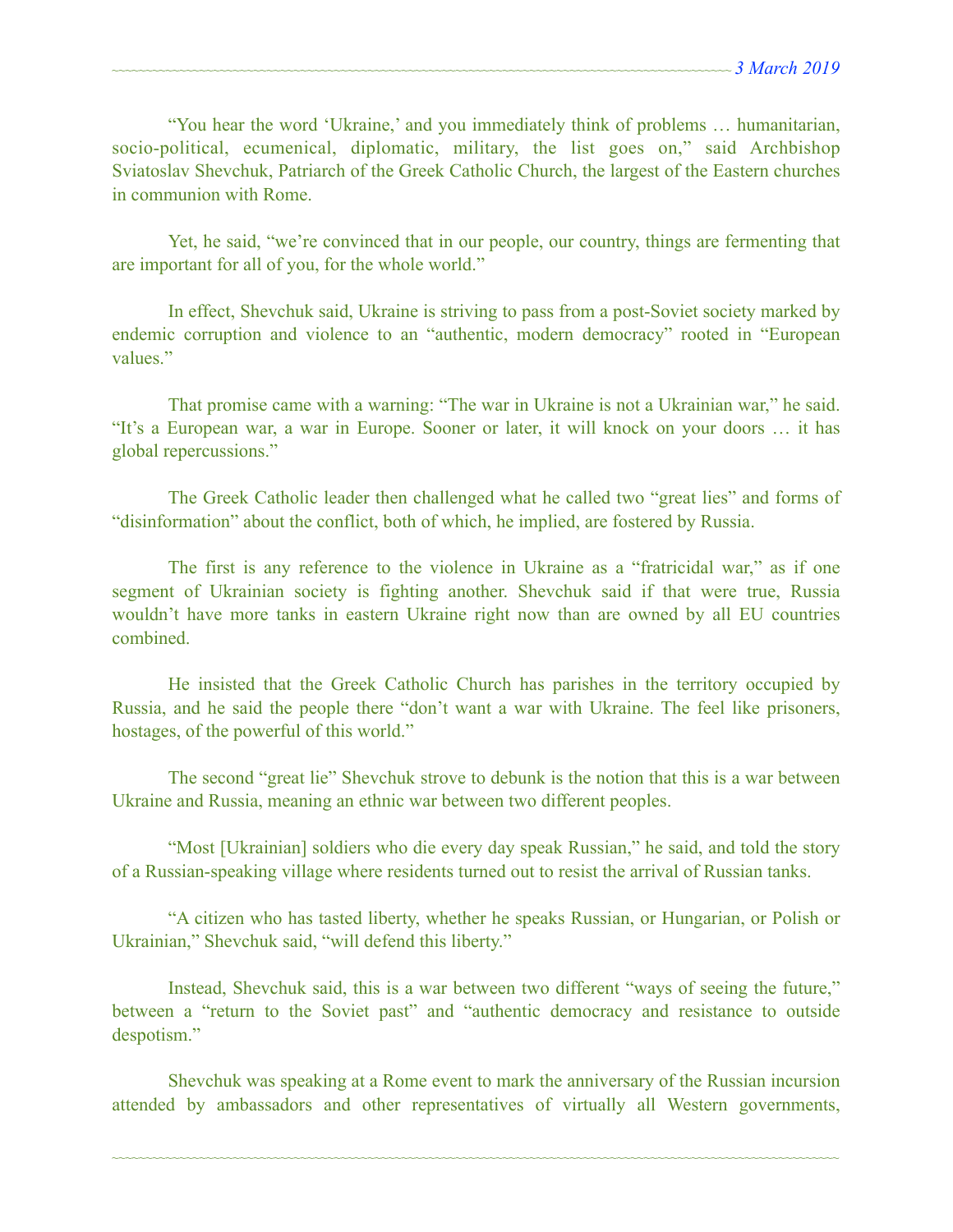including the United States, in what seemed a show of solidarity for Ukraine in its conflict with Russia.

 Russian forces entered eastern Ukraine on Feb. 20, 2014, ostensibly after people in the region known as Crimea voted to join the Russian federation. Since that time, violence among Russian troops, Ukrainian forces, and pro- and anti-Russian paramilitary groups, according to the United Nations, has claimed around 13,000 lives, with more than 3,000 being civilian casualties.

 Shevchuk quoted a line from Peter the Great, who described Ukraine as the "bees" of the Russian empire: "They bring honey for our culture, and wax for education and intelligence. When the subject is liberty, however, they bring out their stingers and defend their liberty to the death"

 Recalling that Tuesday would have been the 86th birthday of the late Cardinal Lubomyr Husar, Shevchuk quoted his predecessor to the effect that there is no real political process in Ukraine because "every oligarch has his own party." The intersection of politics and big money, Shevchuk said, comes at the expense of the common good.

 The Greek Catholic leader recalled that this month is also the fifth anniversary of Ukraine's "Revolution of Dignity," when he said ordinary citizens "rediscovered their role as protagonists," which he said now "characterizes the life of Ukrainian society."

 Today, Shevchuk said, one major challenge for civil society is to resist the appeal of "populisms," which he said offer "quasi-magical solutions to all problems." Noting that at one point 44 candidates were running for the Ukrainian presidency in national elections this year, he said the Greek Catholic Church is urging citizens to resist anyone posturing as a "political messiah" and justifying the use of violence for political ends.

 Shevchuk explained that part of the promise of contemporary Ukraine is to carve out a "third way" between two dominant models of church/state relations.

 The first, he said, is the Russian model, in which the state rather than the church is the ultimate guarantor of Christian values, implying a tight union between throne and altar. The second is the "liberal model of secular Europe, where the price of admission to a modern democratic society is abandoning traditional Christian values."

 In Ukraine, he said, there's a third possibility symbolized by the Cathedral of Santa Sophia in Kyiv, which he called an "icon of divine wisdom" which is the "source of human civilization." Ukraine, he said, is "seeking to rediscover this message," often drawing on the social doctrine of the Catholic Church.

 Shevchuk also addressed the ecumenical situation in his country after the Patriarchate of Constantinople recognized an independent, or "autocephalous," Orthodox church in Ukraine. He